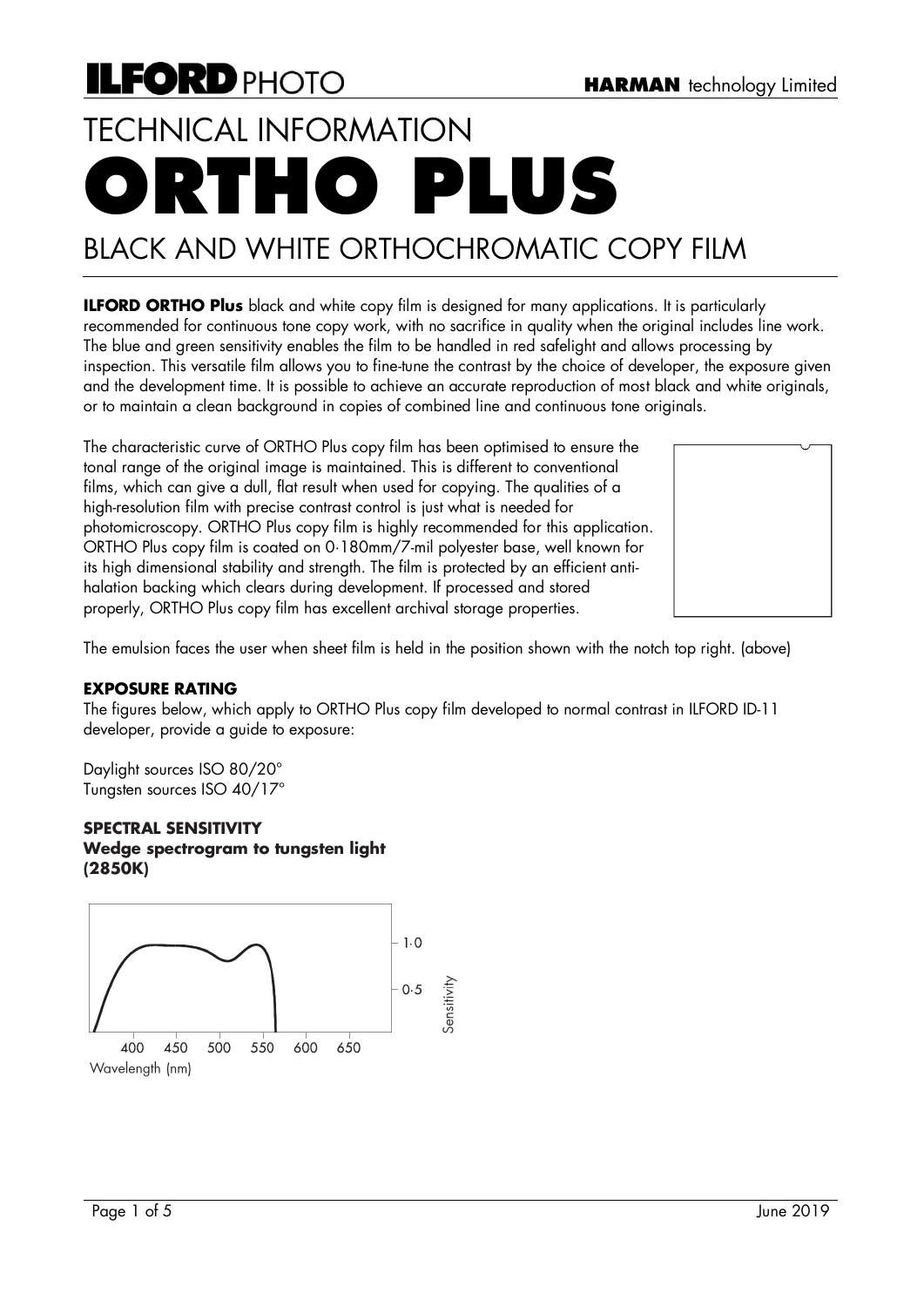## **FILTER FACTORS**

The factors quoted below give a practical guide to the increase in exposure necessary when using the filters listed. For other types of filters, follow the instructions given by the filter manufacturer.

|                         | Daylight | Tungsten |
|-------------------------|----------|----------|
| 104 Alpha (yellow)      | 2.5      |          |
| 109 Delta (deep yellow) | 5.5      | 3        |
| 304 Tricolour Blue      |          |          |
| 404 Tricolour Green     |          | 45       |

#### **MAKING LONG EXPOSURES**

For exposures between 1 and 1/10 000 second, no adjustments are needed for reciprocity law failure.

When exposures longer than 1 second are given, ORTHO Plus copy film, along with other films, needs to be given more exposure than indicated by a meter. Use the graph to calculate the increased exposure time which should be given once the measured time is known.

The graph is based on the formulae Ta =  $\text{Im}^{1.25}$ 

Ta = Adjusted Time Tm = Measured Time



#### **CHOOSING THE BEST ILFORD DEVELOPER FOR THE JOB**

The table below gives development times in minutes for the stated contrast (Gbar). Development times may be altered if a different contrast is needed.

| <b>Pictorial Contrast</b> |          | $^{\circ}$ C / $^{\circ}$ F | Min:Sec   |    |           |
|---------------------------|----------|-----------------------------|-----------|----|-----------|
| Developer                 | Dilution | Temp                        | Gbar 0.62 | to | Gbar 0.70 |
| ID11                      | Stock    | 20/68                       | 8:00      |    | 10:00     |
|                           | $1 + 1$  | 20/68                       | 10:30     |    | 13:00     |
|                           | 1+3      | 20/68                       | 16:00     |    | 20:00     |
| <b>MICROPHEN</b>          | Stock    | 20/68                       | 9:00      |    | 12:00     |
|                           | $1 + 1$  | 20/68                       | 11:30     |    | 14:30     |
|                           | $1 + 3$  | 20/68                       | 13:30     |    | 17:00     |
| <b>PERCEPTOL</b>          | Stock    | 20/68                       | 13:00     |    | 16:00     |
| <b>ILFOTEC HC</b>         | $1 + 15$ | 20/68                       | 4:00      |    | 5:00      |
|                           | $1 + 31$ | 20/68                       | 6:00      |    | 8:00      |
| <b>ILFOTEC DD</b>         | 1+4      | 24/75                       | 5:30      |    | 6:30      |
| <b>ILFOTEC RT RAPID</b>   | $1+1+2$  | 26/79                       | 1:05      |    | 2:07      |
|                           | $1+1+5$  | 26/79                       | 1:18      |    | 2:33      |
| Intermediate Contrast     |          |                             | Gbar 0.80 | to | Gbar 1.00 |
| <b>PQ</b> Universal       | 1+9      | 20/68                       | 4:00      |    | 12:00     |
| <b>High Contrast</b>      |          |                             | Gbar 1.2  | to | Gbar 1.80 |
| <b>PHENISOL</b>           | 1+4      | 20/68                       | 3:00      |    | 10:00     |

**Note** For dish/tray development with continuous agitation, reduce these times by 15%.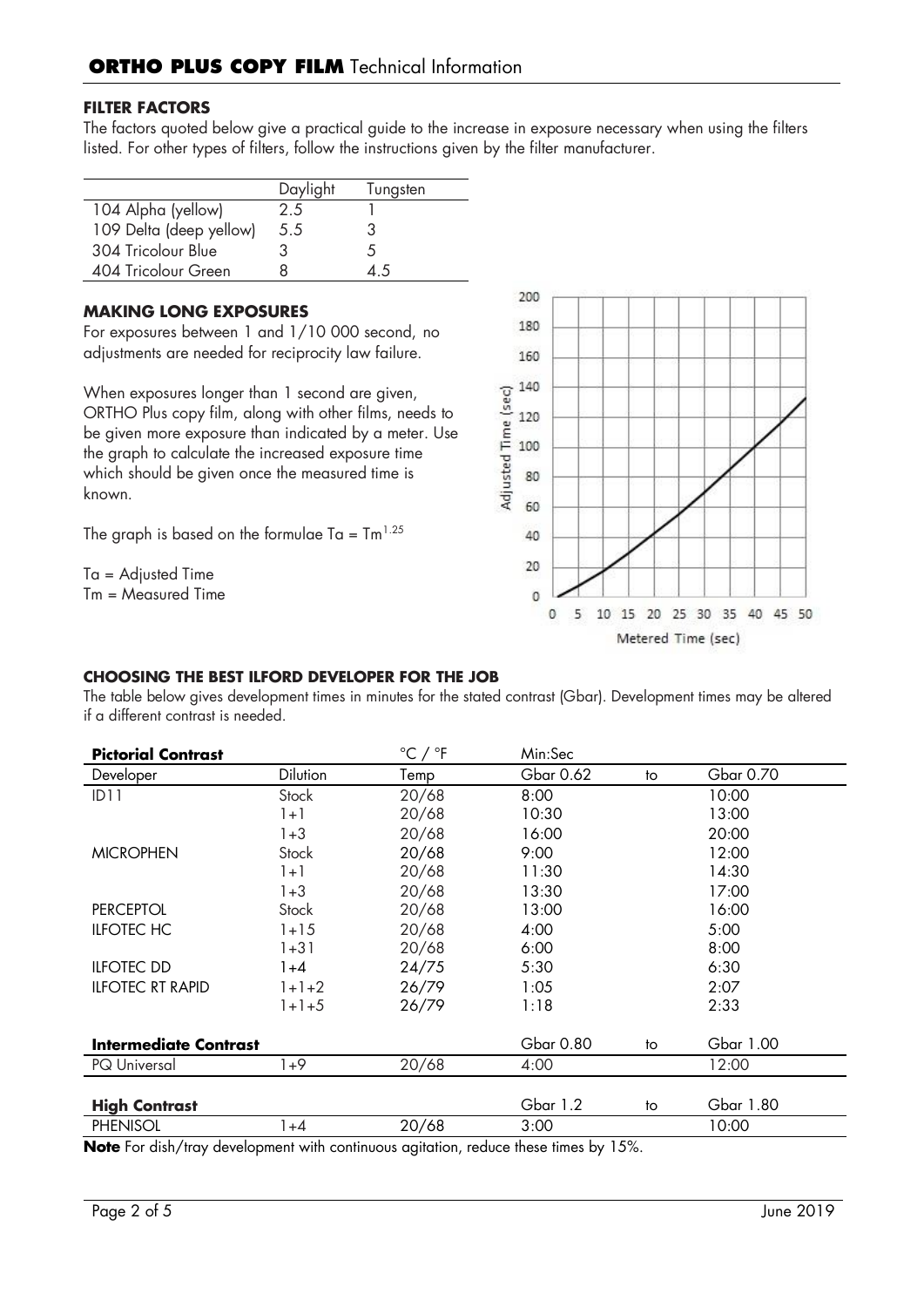### **Processing at Different Temperatures**

ORTHO Plus copy film can be processed over a range of temperatures. Development times at temperatures other than 20°C/68°F may be calculated from the chart below. For example, if 4 minutes at 20°C/68°F is recommended, the time at 23°C/73°F will be 3 minutes and the time at 16°C/61°F will be 6 minutes.



New development time (min)

# **CHARACTERISTIC CURVES**

#### **Pictorial Contrast**



ORTHO Plus copy film developed in ILFORD ID-11 (stock) for 8 & 10min at 20ºC/68ºF with intermittent agitation.

#### **High Contrast**



ORTHO Plus copy film developed in ILFORD PHENISOL (1+4) for 3 & 10min at 20ºC/68ºF with intermittent agitation.



**Intermediate Contrast**



ORTHO Plus copy film developed in ILFORD PQU (1+9) for 4 & 12min at 20ºC/68ºF with intermittent agitation.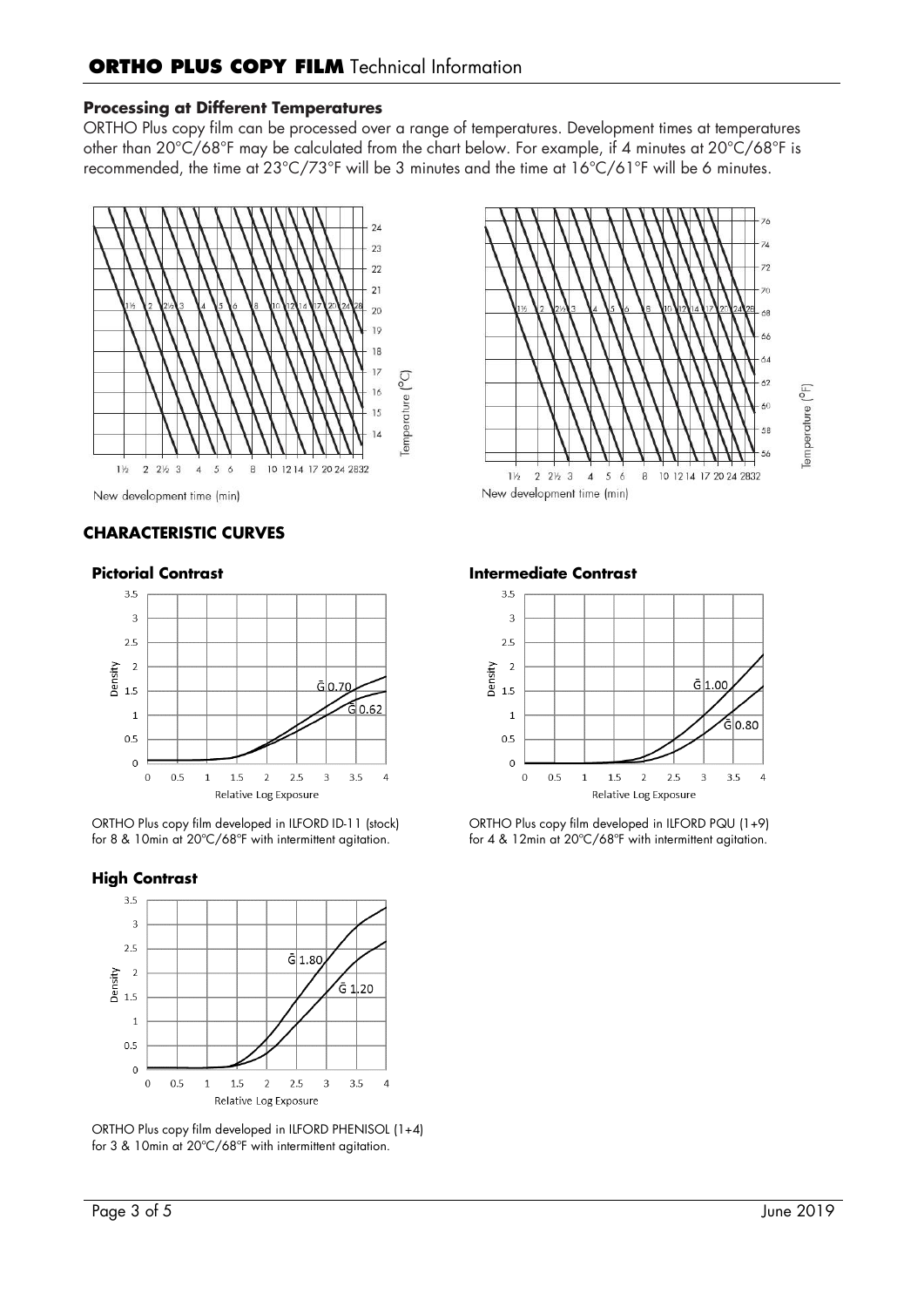### **PROCESSING**

ORTHO Plus copy film can be processed in all types of processing equipment including rotary processors, dishes/trays, deep tanks and automatic processors. Standard capacity figures and replenishment rates can be maintained.

### **Safelight recommendations**

Use an ILFORD 906 (dark red) safelight illuminated by a 15 watt bulb. As a precaution against fogging and resultant reduced image contrast, a minimum distance of 1·2 m/4ft between the safelight and the working area is recommended. For best results, keep safelight exposure to a minimum.

## **Agitation**

Intermittent agitation is recommended for use in deep tanks. Continuous agitation is recommended in dishes/trays by rocking the dish/tray. Otherwise, follow the recommendations given by the processing equipment manufacturer.

#### **Stop, fix, wash and rinse**

For best results it is recommended that all process solutions are kept at the same temperature or at least within 5ºC (9ºF) of the developer temperature.

## **Stop Bath**

After development the film can be rinsed in water but we recommend that an acid stop bath is used such as ILFORD ILFOSTOP (with indicator dye). ILFOSTOP is also recommended for all machine processing applications. When tanks or dishes (trays) of process solutions are in use a stop bath immediately stops development and reduces carry over of excess developer into the fixer bath. This helps to maintain the activity and prolong the life of the fixer solution.

# **ILFORD ILFOSTOP** Dilution 1+19 Temperature Range 18–24°C (64–75°F) Time (sec) at  $20^{\circ}$ C (68 $^{\circ}$ F) 10

The process time given is the minimum required, if necessary, a longer time may be used and should not cause any process problems provided it is not excessive.

(unreplenished)

Capacity, films per litre

# **Fix**

The recommended fixers are ILFORD RAPID FIXER or ILFORD HYPAM FIXER.

| <b>ILFORD RAPID OR HYPAM</b><br><b>FIXERS</b>   |                             |
|-------------------------------------------------|-----------------------------|
| <b>Dilution</b>                                 | $1 + 4$                     |
| Temperature Range                               | 18–24°C (64–75°F)           |
| Time (mins) at $20^{\circ}$ C (68 $^{\circ}$ F) | $2 - 5$                     |
| Capacity (films per litre,<br>unreplenished)    | 24x<br>20.3x25.4cm (8x10in) |

 $\overline{15x}$ 

20.3x25.4cm (8x10in)

#### **Wash**

Wash the films in running water for 5–10 minutes at a temperature within 5°C (9°F) of the process temperature.